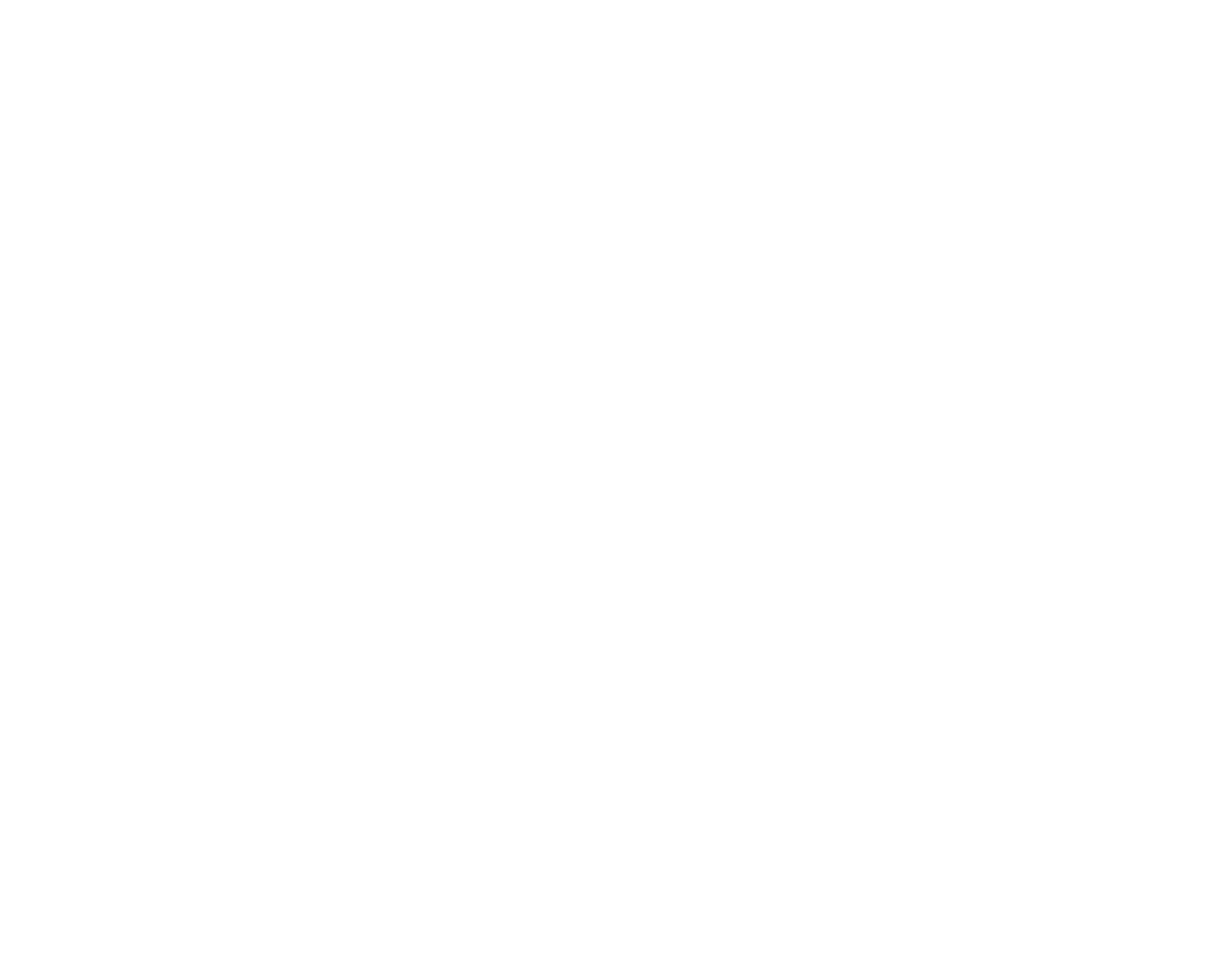# **S T R O N G C O M M U N I T I E S M A K E P O L I C E O B S O L E T E**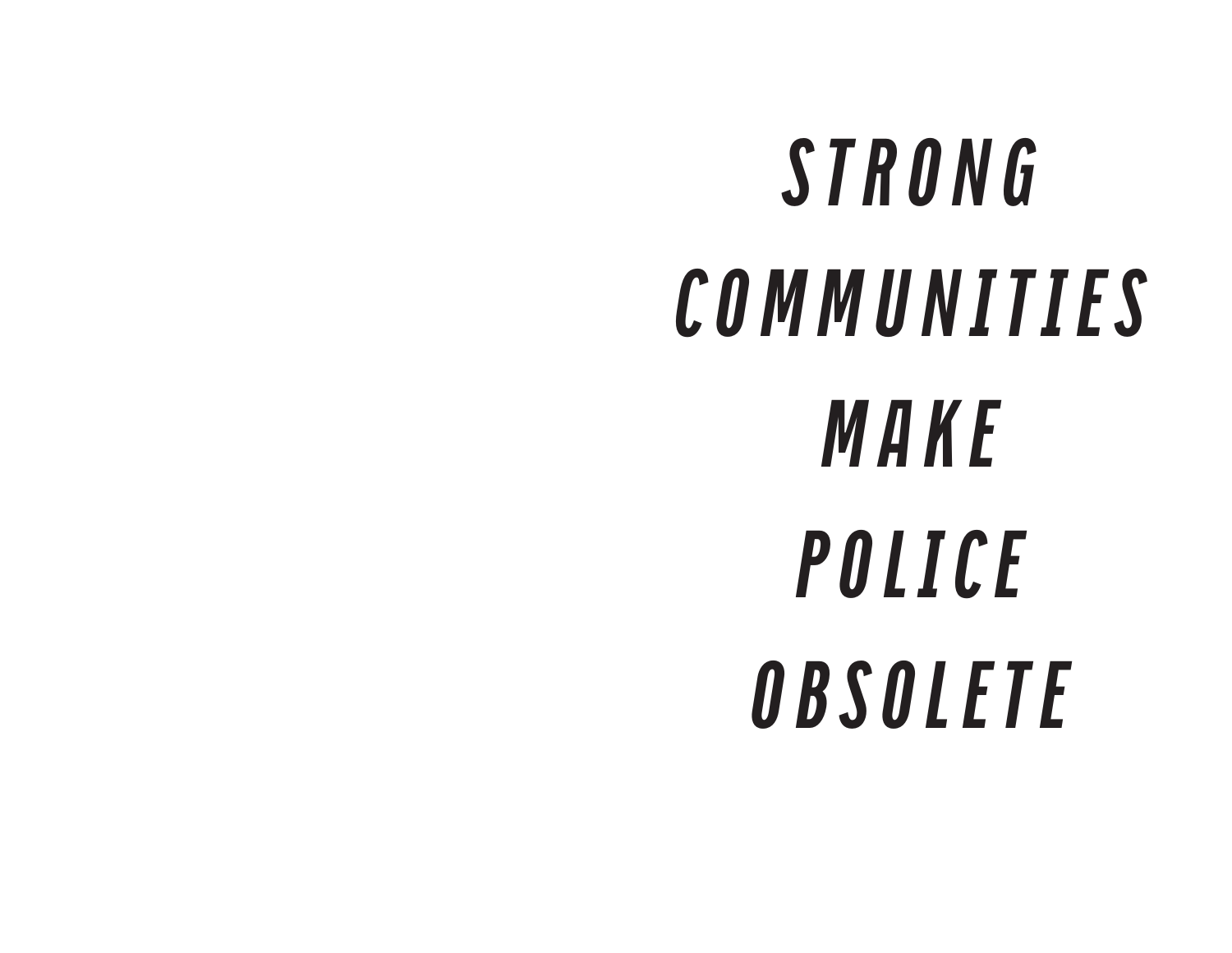FOR THIS AND RELATED PROJECTS, SEE:

# **M A Y D A Y C O L L E C T I V E**

*www.facebook.com/MayDayCollectiveWashtenaw*

A N D

# **W A S H T E N A W S O L I D A R I T Y & D E F E N S E**

*www.facebook.com/solidarityndefense*

**C** alling the police often escalates situations, puts people at risk, and leads to violence. Anytime you seek help from the police, you're inviting them into your community and putting people who may already be vulnerable into dangerous situations. Sometimes people feel that calling the police is the only way to deal with problems. But we can build trusted networks of mutual aid that allow us to better handle conflicts ourselves and move toward forms of transformative justice, while keeping police away from our neighborhoods.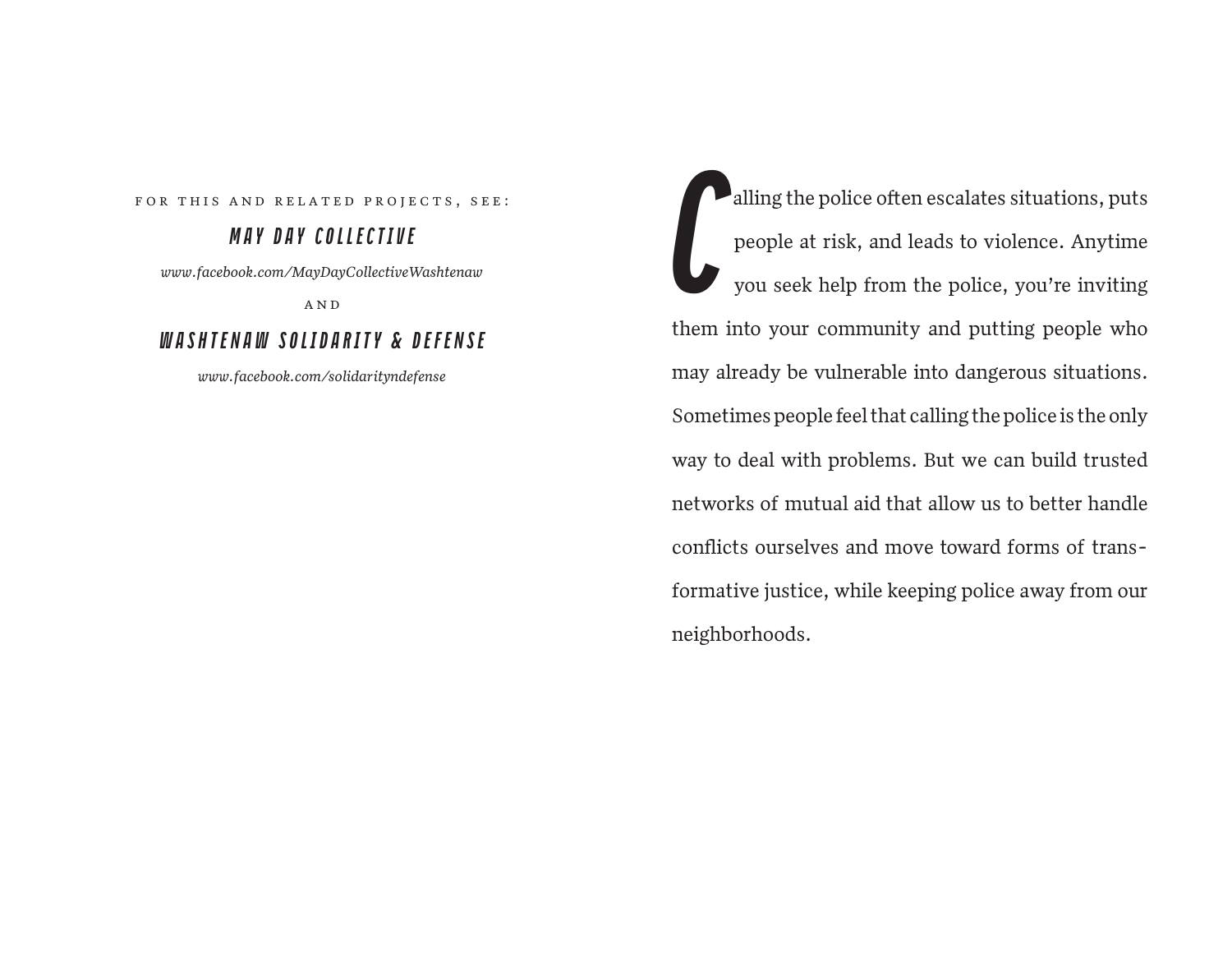If you see someone pulled over with car trouble, stop and ask if they need help or if you can call a tow truck for them. If the police are introduced to such a situation, they may give punitive and unnecessary tickets to people with car issues, target those without papers, or worse.

#### 5

Keep a contact list of community resources like suicide hotlines. When police are contacted to "manage" such situations, people with mental illness are sixteen times more likely to be killed by cops than those without mental health challenges.

#### 6

Check your impulse to call the police on someone you believe looks or is acting "suspicious." Is their race, gender, ethnicity, class, or housing situation in�uencing your choice? Such calls can be death sentences for many people.

# 7

Encourage teachers, coworkers, and organizers to avoid in viting police into classrooms, workplaces, and public spaces. Instead, create for a culture of taking care of each other and not unwittingly putting people in harm's way. If you're part of a group that's holding a rally or demonstration, don't get a permit or otherwise cooperate with the police.

#### 8

If your neighbor is having a party and the noise is bothering you, go over and talk to them. Getting to know your neighbors with community events like monthly block parties is a good way to make asking them to quiet down a little less uncomfortable, or to find another neighbor who is willing to do so.

# 9

If you see someone peeing in public, just look away! Remember, for example, that many houseless people do not have reliable access to bathrooms.